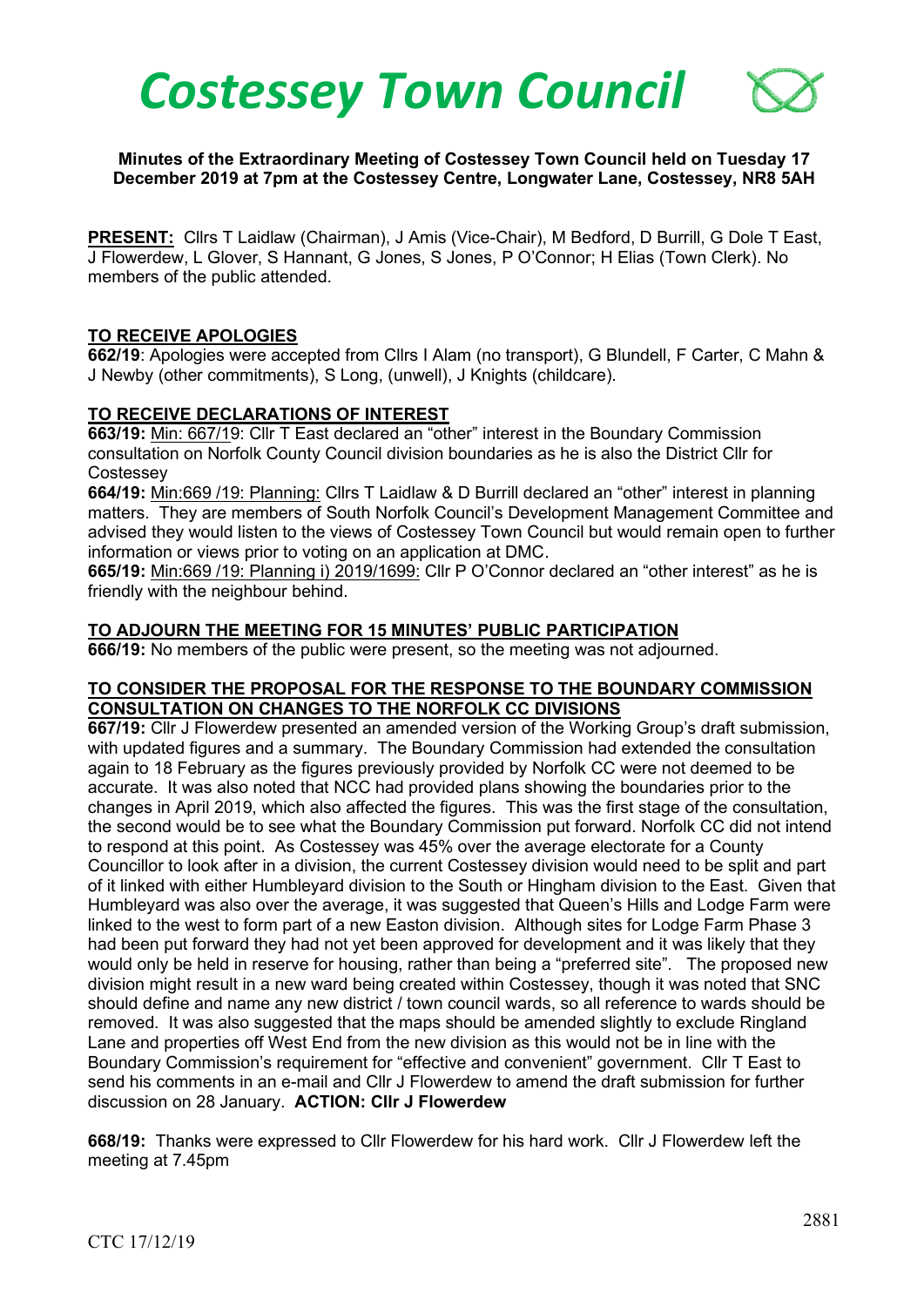# **TO MAKE RECOMMENDATIONS ON PLANNING APPLICATIONS AND CONSULTATIONS, AND RECEIVE INFORMATION ON APPEALS & OTHER PLANNING MATTERS**

**669/19: a) Planning applications for consideration:**

i) 2019/1699: **AMENDED** description - Miss C Brown - 44 Oval Road, NR5 0DG - Change of Use - Conversion of garage, including raising the roof height, for use as ancillary residential accommodation – **RECOMMEND REFUSAL on the grounds of Backland Development, but see attached comments: This should have been flagged up as a RETROSPECTIVE application as most of the work has been completed and the pre-application advice given was by the Enforcement Officer, which generally means that the application has been put in as a result of a complaint about building without permission.**

ii) 2019/1837: - Mr M Cotter - Unit F, Alex Moorhouse Way, NR5 0JT - **Variation of condition 1 of PP 2003/1127** - To enable The Range to sell a limited range of food and drink items, clothing and clothing accessories, watches and jewellery – **Comment: Previous objections had been about out-of-town development from Norwich City Council under the Sequential Test. No objections had been received this time from the City Council or nearby shops - APPROVE** iii) 2019/2215: Mr E Pooley - Land Adjacent to Eastwood Lodge Townhouse Road - Proposed new dwelling – **AMENDED Plans** – **Comment: Conservation Officer had caused the plans to be redesigned so that they affected the street scene less; the orientation was more North to South than East to West - APPROVE**

iv) 2019/2364: Mr J Barker - 40 Dereham Road, NR5 0SY - Change of use from occupation of house for 8 students to occupation of house for 12 students (sui generis) together with associated single storey extension – **RECOMMEND REFUSAL as follows: Overdevelopment of site; overcrowding; CTC agreed with Environment & Water Officer's comments re flooding and means of escape as far as flooding and fire are concerned; Anti-Social Behaviour and refuse issues. The neighbours' comments were noted**

v) 2019/2448: Ms J Alexander - 69 Grove Avenue, NR5 0JA - Single storey rear extension and loft conversion with new gable – **APPROVE**

vi) 2019/2465: Mr & Mrs Gregory - 17 Ashtree Road, NR5 0LS - Demolition of existing outbuilding and erection of replacement outbuilding – **Comment: Concerns were expressed as to whether the building could be used for running a business or eventually be turned into residential accommodation – APPROVE SUBJECT TO A CONDITION being imposed that this should not be for residential use**

**TO RECEIVE COMMITTEE MINUTES AND CONSIDER THE RECOMMENDATIONS THEREIN 670/19:** a) Policy Review WG of 2 December 2019: It was noted that the WG did not just use the NALC models, but also working policies from other councils, so that CTC's policies were the best available

**It was RESOLVED to approve the minutes as an accurate record**

**671/19:** b) Finance, Budgets & Staffing Committee minutes of 6 December 2019: (see also below) **It was RESOLVED to approve the minutes as an accurate record**

**672/19:** Min: F148/19: CCLA: The Barclays Treasury Bond was invested at 0.8% fixed for a year. The CCLA could offer 0.7% on a daily access basis; this would offer CTC diversity to spread the risk as Council is too large to be protected by the FSA Scheme. Monies could only be transferred between the CTC bank account at Barclays and the CCLA client account. Cllr G Jones and the Clerk as RFO to meet in the New Year to work out the appropriate levels and limits. **It was RESOLVED to delegate responsibility to the RFO and Cllr G Jones to fix the appropriate minimum levels of funds to keep in the bank accounts. ACTION: Town Clerk & Cllr G Jones**

# **TO CONSIDER THE DRAFT STANDING ORDERS AND WHETHER TO IMMEDIATELY SUSPEND THEM OR NOT** (Deferred from 26/11/19)

**673/19:** The Standing Orders had been published with the model sections not adopted struck through, so that Councillors could see what had not been adopted. Queries sent in by an absent Cllr were read out. The text in bold type was the legal wording of the statute, so could not be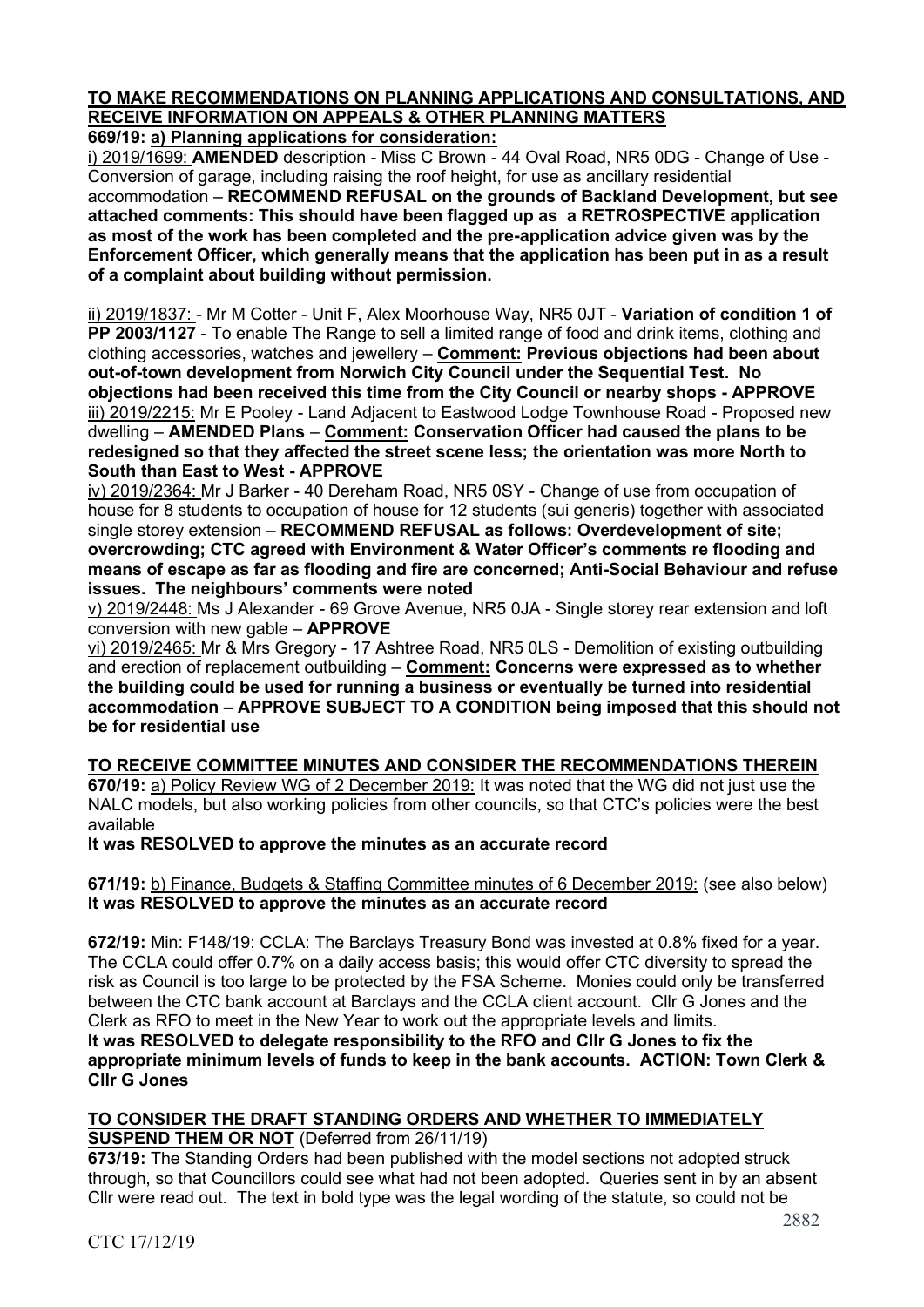altered. A disclaimer to state that "he" should mean "she" to be added. Para 16 to have additional sentence included to read, "The Responsible Financial Officer to be the Town Clerk unless otherwise appointed", with the original section a) now listed as b). **ACTION: Town Clerk It was RESOLVED to approve the Standing Orders with the above amendments**

**674/19:** A short discussion on suspending Standing Orders followed. The Chairman had written to the Monitoring Officer to report on progress with regards to her letter of August 2019. **It was RESOLVED NOT to suspend the new Standing Orders**

## **TO CONSIDER AND APPROVE THE FOLLOWING DRAFT POLICIES FROM THE POLICIES REVIEW WG**

**675/19:** a) Whistle-Blowing Policy: This was created at the Chairman's request. Para 2.1 "Scope" does not include Councillors as they are protected in other ways. The Policy protects employees, volunteers and contractors from disciplinary proceedings if they reveal problems within an organisation. Para 1.3 was duplicated by 2.2 so it was removed. Para 3.3 add commas after "whistle-blower" and "so", to make sense. Para 9.1 Add "at least" before "annually". **ACTION: Town Clerk**

**It was RESOLVED to approve the Whistle-blowing Policy with the above amendments**

**676/19:** b) Vexatious Complaints Policy**:** This was also created at the Chairman's request. Para 4.1 add "should be" after "matter". Add Para 9.1 from the Whistleblowing Policy as Para 6 in this Policy. **ACTION: Town Clerk**

# **It was RESOLVED to approve the Vexatious Complaints Policy with the above amendments**

**677/19:** Thanks were expressed to the Policies WG by the Clerk for taking the burden of reviewing and creating so many policies from her. The WG thanked the locum Clerk who had been very helpful and a tremendous support.

**678/19:** The Stress Policy had been revised by the Finance, Budgets & Staffing Committee and would be reviewed by the Policy Review WG in the New Year.

#### **679/19: It was RESOLVED to continue the meeting after 9pm**

Cllr L Glover left the meeting

#### **TO CONSIDER APPOINTING A NEW CTC REP TO THE QUEEN'S HILLS COMMUNITY PARK CIO**

**680/19:** The CIO Trustees will hold their first meeting in mid-January. The former Chairman was the CTC appointed representative. SNC were keen for the appointed trustees to be elected members, though this was not strictly necessary. CTC could ask her to stand down as their appointed representative or CTC could co-opt her to continue. The former Chairman would like to continue, and it was also suggested that Cllr J Newby might be interested in serving on the CIO. The Clerk did not yet have the final version of the CIO's constitution to guide CTC as to the provisions made re appointed trustees.

**Given that none of the Queen's Hills councillors were present the item was deferred to the meeting on 7 January 2020. ACTION: Town Clerk**

#### **TO CONSIDER A REQUEST TO CREATE A SEPARATE PLANNING COMMITTEE:** (GJ –

deferred from 26/11/19)

**681/19:** Following information on the difference between an Executive Committee meeting and an Extraordinary full Council meeting, it was acknowledged that the existing arrangements should cover the difficulties in dealing with planning applications within the statutory timetable. Also, members were attending an increasing number of meetings, which could be a burden with not everyone able to attend.

#### **TO RECEIVE CORRESPONDENCE (VERBAL AND WRITTEN)**

**682/19:** a) Friends of St Edmund's Church – Notice of AGM on 5 January 2020 and Trustees' Report: Noted.